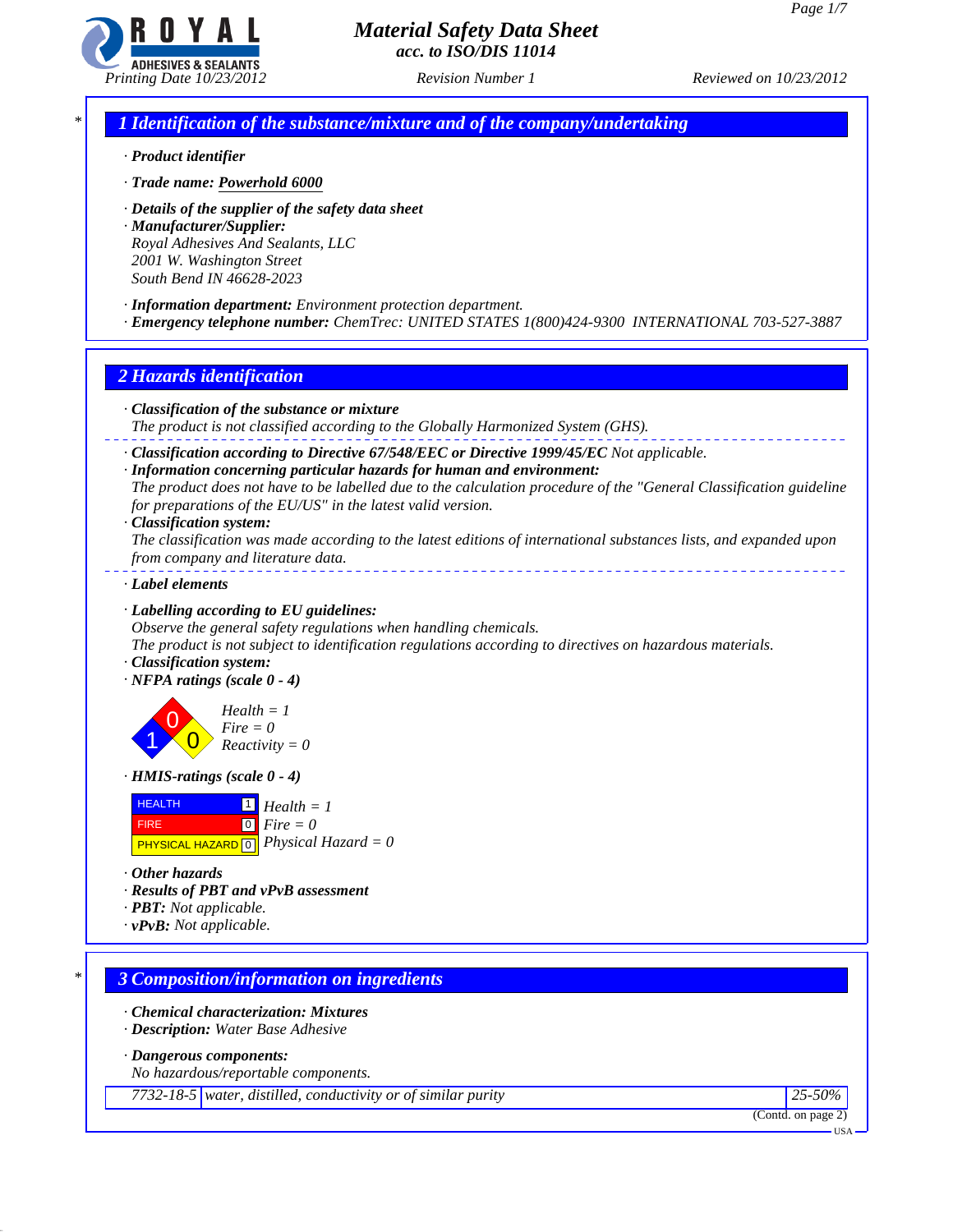*Printing Date 10/23/2012 Revision Number 1 Reviewed on 10/23/2012*

*Trade name: Powerhold 6000*

*· Additional information: For the wording of the listed risk phrases refer to section 15.*

(Contd. of page 1)

### *\* 4 First aid measures*

- *· Description of first aid measures*
- *· After inhalation:*
- *Supply fresh air or oxygen; call for doctor.*
- *In case of unconsciousness place patient stably in side position for transportation.*
- *· After skin contact: Immediately wash with water and soap and rinse thoroughly.*
- *· After eye contact: Rinse opened eye for several minutes under running water.*
- *· After swallowing:*
- *Rinse out mouth with water. Drink 1 2 glasses of water but do not induce vomiting. Do not give liquids to a drowsy, convulsing or unconscious person. If vomiting occurs spontaneously, keep head below hips to prevent aspiration.*
- *Seek medical treatment.*
- *· Information for doctor:*
- *· Most important symptoms and effects, both acute and delayed No further relevant information available. · Indication of any immediate medical attention and special treatment needed*
- *No further relevant information available.*

#### *\* 5 Firefighting measures*

- *· Extinguishing media*
- *· Suitable extinguishing agents:*

*CO2, extinguishing powder or water spray. Fight larger fires with water spray or alcohol resistant foam. Use fire fighting measures that suit the environment.*

- *· Special hazards arising from the substance or mixture No further relevant information available.*
- *· Advice for firefighters*
- *· Protective equipment: Protective clothing and respiratory protective device.*

### *\* 6 Accidental release measures*

*· Personal precautions, protective equipment and emergency procedures Wear protective equipment. Keep unprotected persons away. Ensure adequate ventilation · Environmental precautions: Do not allow to enter sewers/ surface or ground water. · Methods and material for containment and cleaning up:*

*Absorb with liquid-binding material (sand, diatomite, acid binders, universal binders, sawdust). Dispose of contaminated material as waste in accordance with federal state and local regulations. Ensure adequate ventilation.*

- *· Reference to other sections*
- *See Section 7 for information on safe handling.*
- *See Section 8 for information on personal protection equipment.*
- *See Section 13 for disposal information.*

(Contd. on page 3)

USA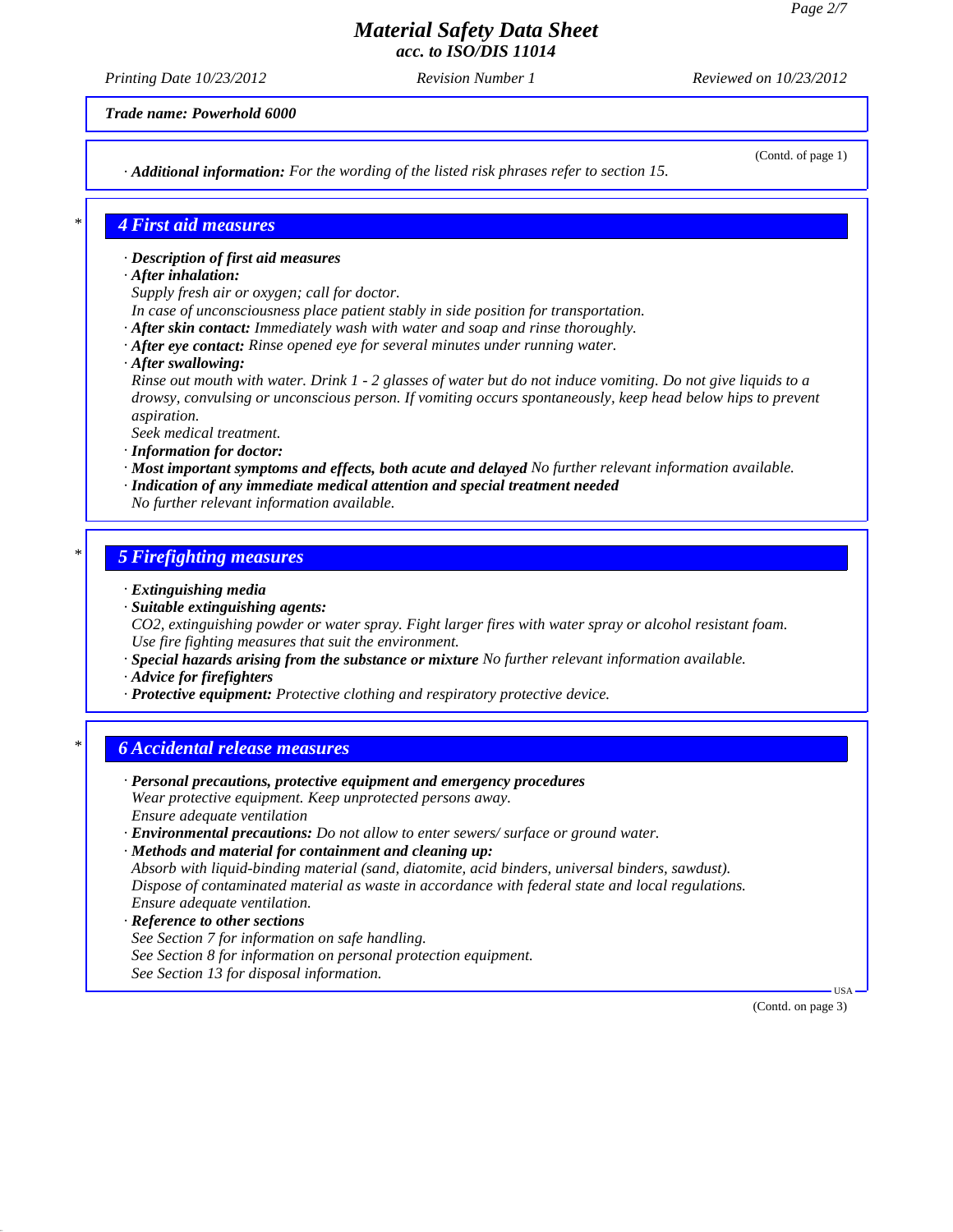(Contd. of page 2)

# *Material Safety Data Sheet acc. to ISO/DIS 11014*

*Printing Date 10/23/2012 Revision Number 1 Reviewed on 10/23/2012*

#### *Trade name: Powerhold 6000*

*\* 7 Handling and storage*

*· Handling:*

*· Precautions for safe handling*

*Avoid prolonged or repeated contact with skin. Avoid contact with eyes. Wash thoroughly after handling. Open containers in a well ventilated area and avoid breathing headspace vapors. Prevent formation of aerosols.*

- *· Information about protection against explosions and fires: No special measures required.*
- *· Conditions for safe storage, including any incompatibilities*
- *· Storage:*
- *· Requirements to be met by storerooms and receptacles: Store above 40F.*
- *· Information about storage in one common storage facility: Store away from oxidizing agents.*
- *· Further information about storage conditions: Protect product from freezing. Keep receptacle tightly sealed.*
- *· Specific end use(s) No further relevant information available.*

## *\* 8 Exposure controls/personal protection*

*· Additional information about design of technical systems: No further data; see item 7.*

- *· Control parameters*
- *· Components with limit values that require monitoring at the workplace:*

*The product does not contain any relevant quantities of materials with critical values that have to be monitored at the workplace.*

- *· Additional information: The lists that were valid during the creation were used as basis.*
- *· Exposure controls*
- *· Personal protective equipment (see listings below)*
- *· General protective and hygienic measures:*
- *The usual precautionary measures for handling chemicals should be followed.*
- *· Breathing equipment: Not necessary if room is well-ventilated.*
- *· Protection of hands: Protective gloves*
- *The glove material has to be impermeable and resistant to the product/ the substance/ the preparation.*
- *· Material of gloves*
- *Nitrile rubber, NBR*

*Chloroprene rubber, CR*

*The selection of the suitable gloves does not only depend on the material, but also on further marks of quality and varies from manufacturer to manufacturer.*

- *· Penetration time of glove material*
- *The exact break trough time has to be found out by the manufacturer of the protective gloves and has to be observed.*
- *· Eye protection:*

*Safety glasses with side shields.*



*Tightly sealed goggles*

(Contd. on page 4)

USA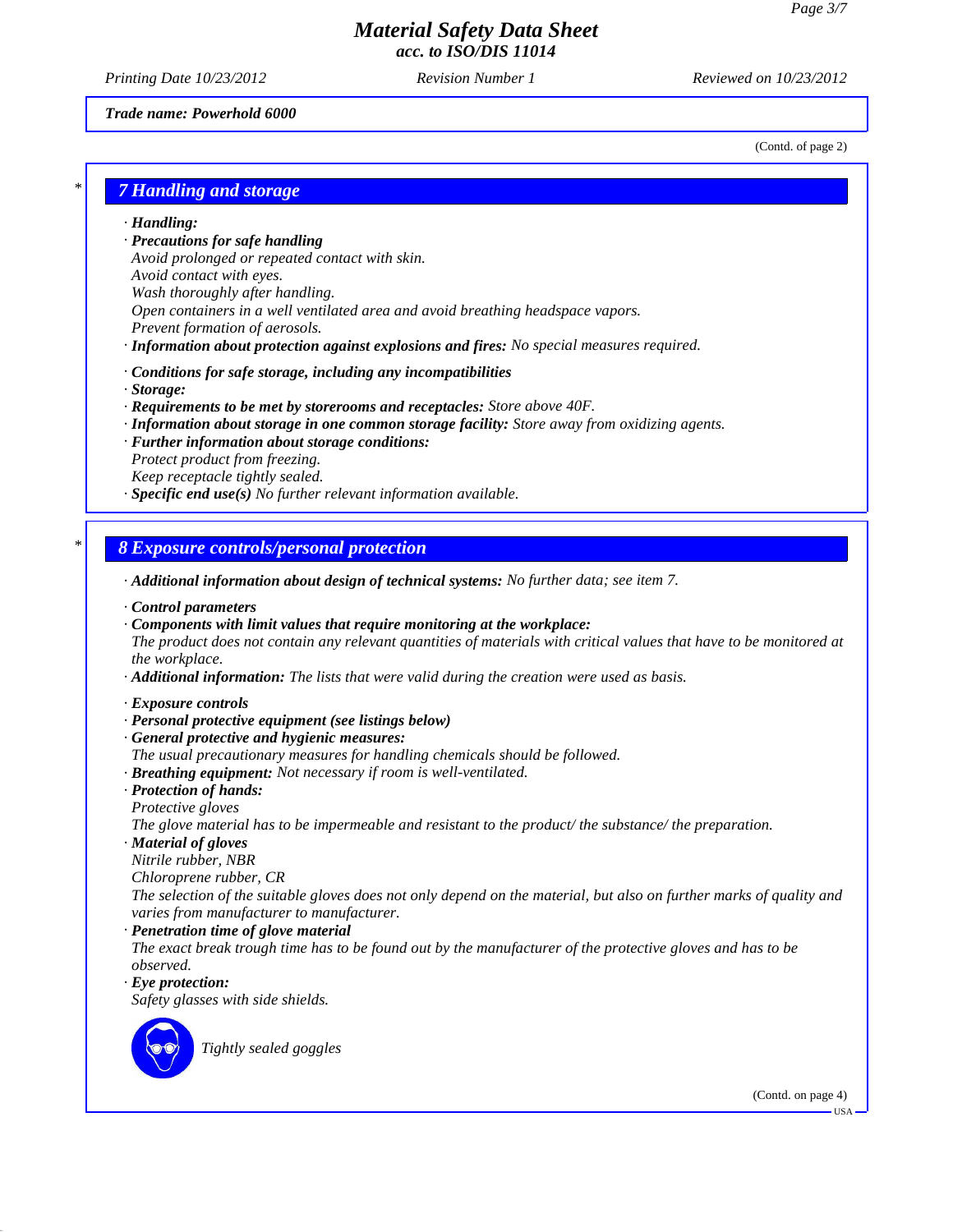*Printing Date 10/23/2012 Revision Number 1 Reviewed on 10/23/2012*

*Trade name: Powerhold 6000*

*· Body protection: Protective work clothing*

| · Information on basic physical and chemical properties      |                                               |  |
|--------------------------------------------------------------|-----------------------------------------------|--|
| <b>General Information</b>                                   |                                               |  |
| $\cdot$ Appearance:<br>Form:                                 | Paste                                         |  |
| Color:                                                       | <b>Light Straw</b>                            |  |
| $\cdot$ Odor:                                                | Characteristic                                |  |
| · Odour threshold:                                           | Not determined.                               |  |
| $\cdot$ pH-value at 20°C (68 °F):                            | 9.2                                           |  |
| · Change in condition                                        |                                               |  |
| <b>Melting point:</b>                                        | Undetermined.                                 |  |
| <b>Boiling point:</b>                                        | $100^{\circ}C(212^{\circ}F)$                  |  |
| · Flash point:                                               | Not applicable.                               |  |
| · Flammability (solid, gaseous):                             | Not applicable.                               |  |
| · Ignition temperature:                                      |                                               |  |
| <b>Decomposition temperature:</b>                            | Not determined.                               |  |
| $\cdot$ Auto igniting:                                       | Product is not selfigniting.                  |  |
| · Danger of explosion:                                       | Product does not present an explosion hazard. |  |
| · Flammable limits:                                          |                                               |  |
| Lower:                                                       | Not determined.                               |  |
| <b>Upper:</b>                                                | Not determined.                               |  |
| $\cdot$ Vapor pressure at 20°C (68 °F):                      | 23 hPa (17 mm Hg)                             |  |
| $\cdot$ Specific gravity at 20°C (68 °F):                    | $1.12$ g/cm <sup>3</sup> (9.346 lbs/gal)      |  |
| $\cdot$ Relative density                                     | Not determined.                               |  |
| · Vapour density                                             | Not determined.                               |  |
| $\cdot$ Evaporation rate                                     | Not determined.                               |  |
| · Solubility in / Miscibility with                           |                                               |  |
| Water:                                                       | Not miscible or difficult to mix.             |  |
| · Segregation coefficient (n-octonol/water): Not determined. |                                               |  |
| · Viscosity:                                                 |                                               |  |
| Dynamic:                                                     | Not determined.                               |  |
| Kinematic:                                                   | Not determined.                               |  |
| · Solvent content:                                           |                                               |  |
| Organic solvents:                                            | $0.0\%$                                       |  |
| Water:                                                       | 49.0%                                         |  |
| VOC (Per EPA 24)                                             | Not Available GMS/L                           |  |
| Solids content:                                              | 51.0%                                         |  |

(Contd. of page 3)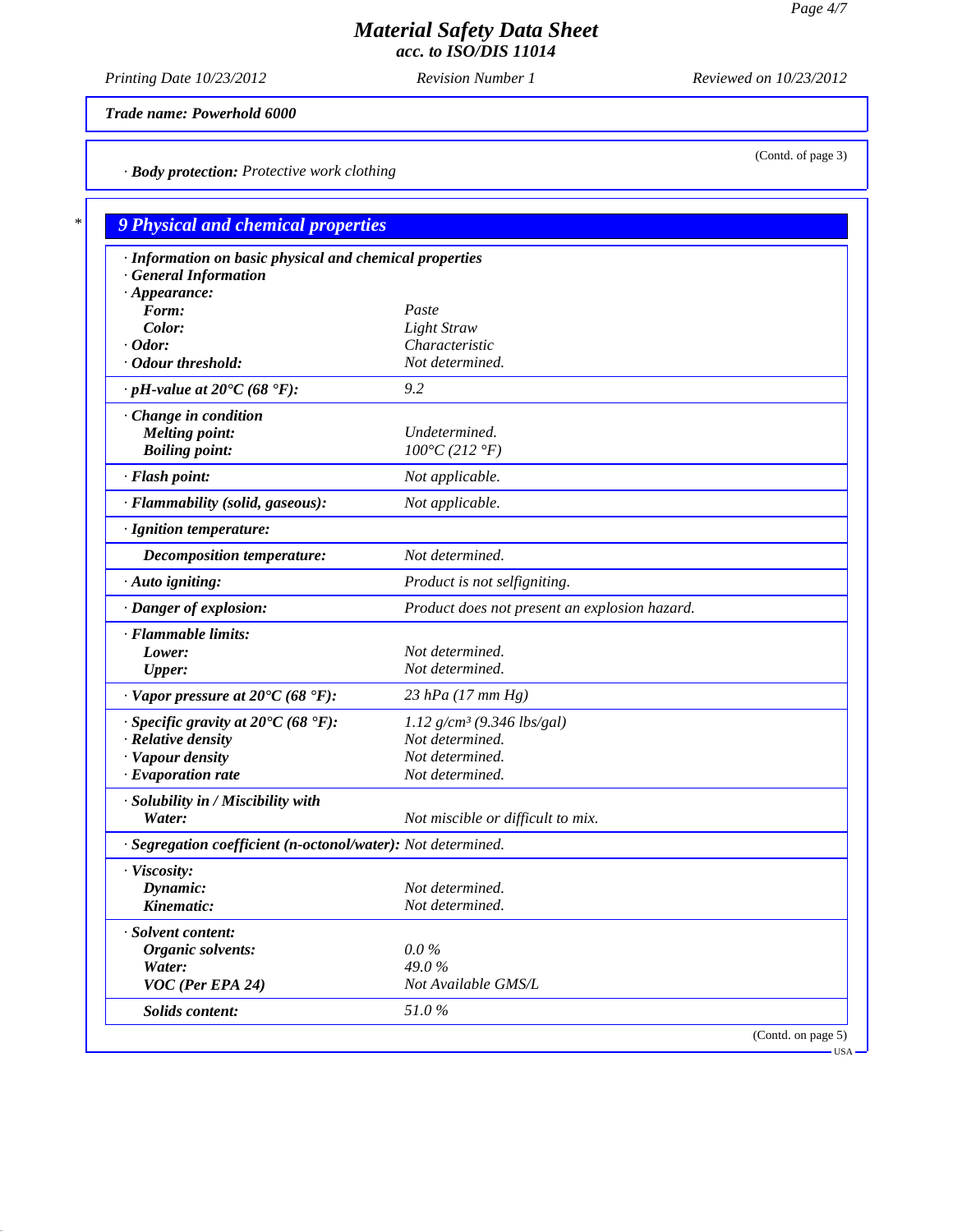*Printing Date 10/23/2012 Revision Number 1 Reviewed on 10/23/2012*

(Contd. of page 4)

*Trade name: Powerhold 6000*

*· Other information California VOC Compliance:*

*Solvent Free Product: SCAQMD Rule 1168: VOC compliant SCAQMD Rule 443.1: Grams per Liter of Material <1 gram/liter Grams per Liter of Coating <1 gram/liter*

## *10 Stability and reactivity*

*· Reactivity*

- *· Chemical stability*
- *· Thermal decomposition / conditions to be avoided: No decomposition if used according to specifications.*
- *· Possibility of hazardous reactions No dangerous reactions known.*
- *· Conditions to avoid Temperatures below 40F (4.4C)*
- *· Incompatible materials: Reacts with oxidizing agents.*
- *· Hazardous decomposition products:*
- *Carbon monoxide and carbon dioxide Nitrogen oxides*
- *Hydrocarbons*

## *\* 11 Toxicological information*

- *· Information on toxicological effects*
- *· Acute toxicity:*
- *· Primary irritant effect:*
- *· on the skin: May irritate the skin.*
- *· on the eye: May irritate the eye.*
- *· Sensitization: No sensitizing effects known.*
- *· Additional toxicological information:*
- *The product is not subject to classification according to internally approved calculation methods for preparations:*

*When used and handled according to specifications, the product does not have any harmful effects according to our experience and the information provided to us.*

*· Carcinogenic categories*

## *· IARC (International Agency for Research on Cancer)*

*None of the ingredients is listed.*

*· NTP (National Toxicology Program)*

*None of the ingredients is listed.*

# *\* 12 Ecological information*

- *· Toxicity*
- *· Aquatic toxicity: No further relevant information available.*
- *· Persistence and degradability No further relevant information available.*
- *· Behavior in environmental systems:*
- *· Bioaccumulative potential No further relevant information available.*
- *· Mobility in soil No further relevant information available.*
- *· Additional ecological information:*
- *· General notes: At present there are no ecotoxicological assessments.*

(Contd. on page 6)

USA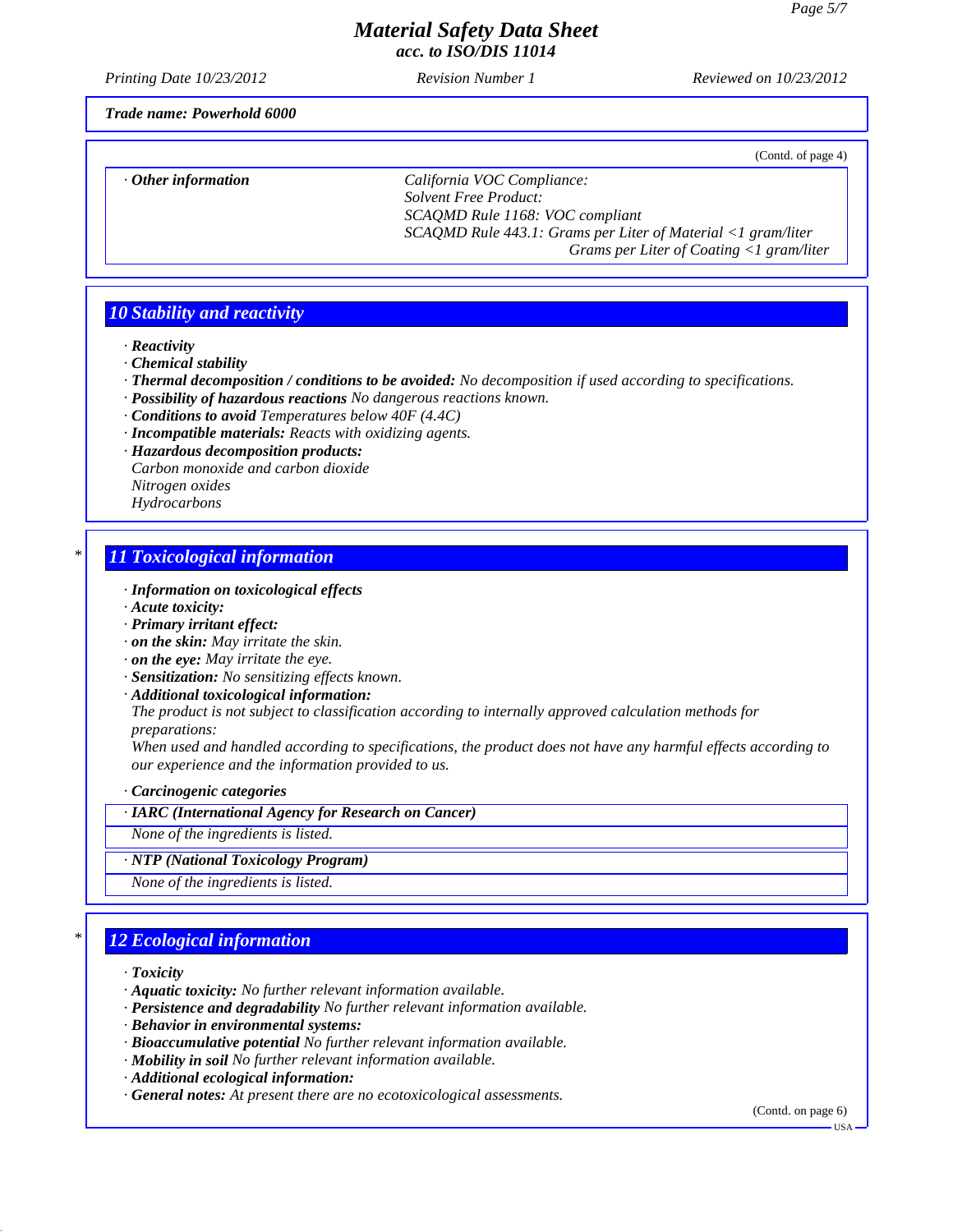*Printing Date 10/23/2012 Revision Number 1 Reviewed on 10/23/2012*

*Trade name: Powerhold 6000*

*· Results of PBT and vPvB assessment*

*· PBT: Not applicable.*

*· vPvB: Not applicable.*

*· Other adverse effects No further relevant information available.*

## *\* 13 Disposal considerations*

- *· Waste treatment methods*
- *· Recommendation: Must be specially treated adhering to official regulations.*
- *· Uncleaned packagings:*
- *· Recommendation: Disposal must be made according to official regulations.*

| <b>14 Transport information</b>                                |                 |
|----------------------------------------------------------------|-----------------|
| $\cdot$ UN-Number<br>· DOT, ADR, ADN, IMDG, IATA               | Void            |
| $\cdot$ UN proper shipping name<br>· DOT, ADR, ADN, IMDG, IATA | Void            |
| $\cdot$ Transport hazard class(es)                             |                 |
| · DOT, ADR, ADN, IMDG, IATA                                    |                 |
| · Class                                                        | Void            |
| · Packing group                                                |                 |
| · DOT, ADR, IMDG, IATA                                         | Void            |
| · Special precautions for user                                 | Not applicable. |
| · Transport in bulk according to Annex II of                   |                 |
| <b>MARPOL73/78 and the IBC Code</b>                            | Not applicable. |
| · UN "Model Regulation":                                       |                 |

### *\* 15 Regulatory information*

*· Safety, health and environmental regulations/legislation specific for the substance or mixture · Sara*

*· Section 355 (extremely hazardous substances):*

*None of the ingredients is listed.*

*· Section 313 (Specific toxic chemical listings):*

*None of the ingredients is listed.*

*· TSCA (Toxic Substances Control Act):*

*All components of this product are on the TSCA Inventory or are exempt from TSCA Inventory requirements.*

*· Proposition 65*

*· Chemicals known to cause cancer:*

*None of the ingredients is listed.*

*· Chemicals known to cause reproductive toxicity:*

*None of the ingredients is listed.*

(Contd. on page 7)

(Contd. of page 5)

USA